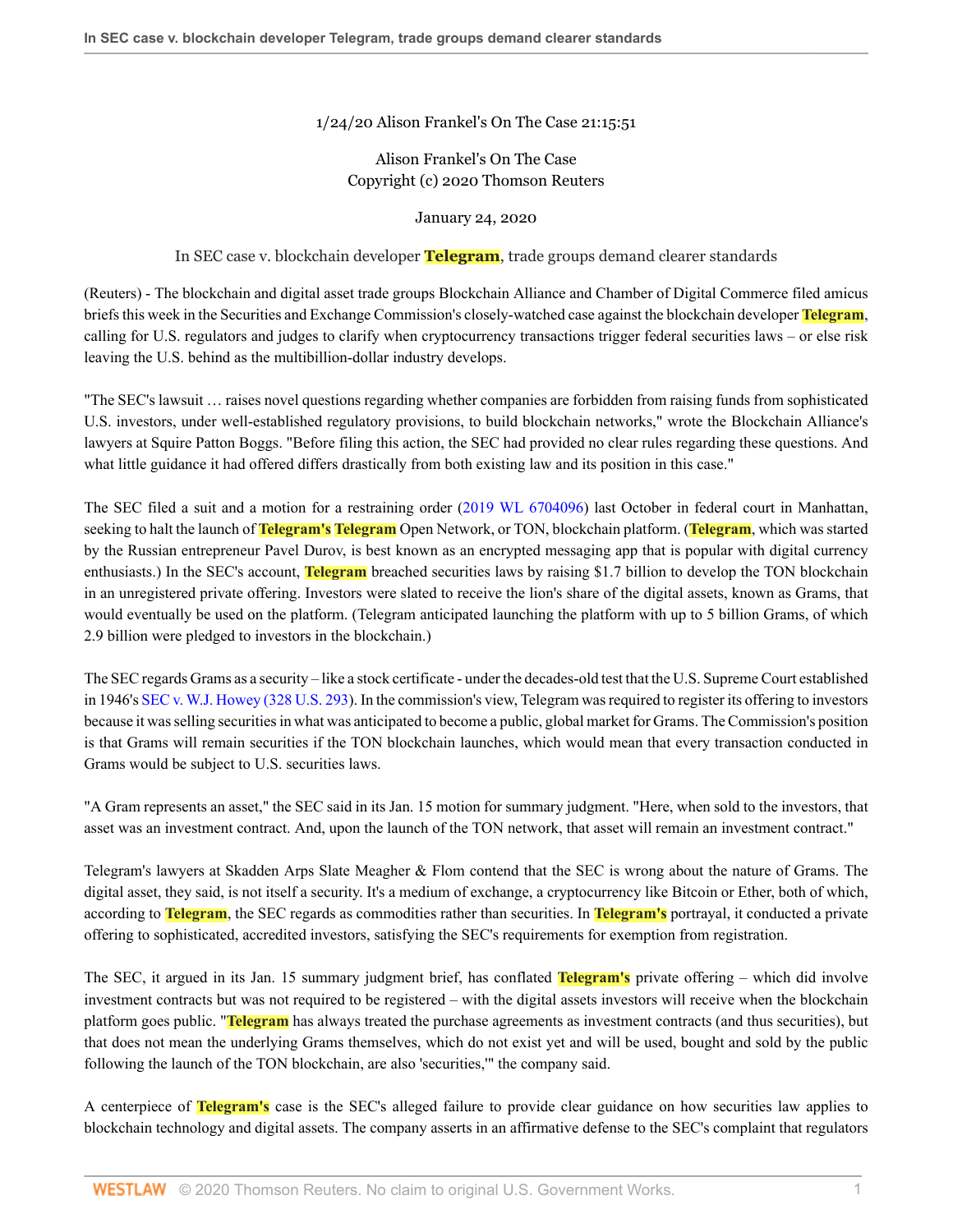have not supplied constitutionally sufficient notice that its actions would be construed as a violation of securities laws. The SEC has not engaged in any sort of formal rulemaking on digital assets, Telegram said, and SEC staff members and even commissioners have sent conflicting and contradictory messages to the blockchain industry.

"The application of Howey to digital assets raises unique issues that require more specific guidance to avoid trapping the unwary," the company said. "But to date, the SEC has failed to provide consistent and meaningful guidance on whether and how it will regulate cryptocurrencies like Grams."

This week's amicus briefs echoed **Telegram's** message. The Digital Chamber of Commerce brief, filed by Sidley Austin, emphasized **Telegram's** point that courts and regulators must distinguish between investment contracts involving cryptocurrency, which may well be securities, and the currency itself, which need not be. The **Telegram** case, the Chamber said, provides an prime opportunity for U.S. District Judge Kevin Castel of Manhattan to clarify that crucial distinction. Without such clarification, "software developers, retailers, healthcare providers, advertising companies and others may not be able to develop or use blockchain technology without unintentionally triggering the U.S. federal securities laws every time a digital asset is used as part of their network — which would result in severe and adverse consequences," the brief warned. "The risk of violation is too great."

The Blockchain Association's brief has a more confrontational tone, arguing that the SEC has left the industry frustrated and confused. "The SEC has provided little clarity about its own interpretation," the brief said. "As a result, the industry has been forced to hunt for regulatory clues among the SEC's conflicting statements, Commissioner and staff speeches, no-action letters, closed-door meetings with the SEC, and nonprecedential settlements … Against that backdrop of uncertainty and inconsistency, courts should give no deference to the SEC's litigation positions."

Telegram counsel Alexander Drylewski of Skadden said in an email statement that the company is glad for the amicus support: "The position taken by these industry groups underscores the importance of this case, which will have enormous consequences for the application of the U.S. securities laws to this new and emerging area of technological innovation."

An SEC spokeswoman declined to comment, but the commission addressed Telegram's arguments about its alleged failure to provide guidance to the industry in a motion to strike that affirmative defense. The SEC said that it has consistently held the position that cryptocurrency and blockchain transactions are subject to securities laws, pointing to its publicly issued 2017 report addressing the sale of digital "Dao Tokens" [\(2017 WL 7184670\)](http://www.westlaw.com/Link/Document/FullText?findType=Y&serNum=2043714794&pubNum=0000999&originatingDoc=I2c2308d03ef311ea9dd0e722c462db87&refType=RP&originationContext=document&vr=3.0&rs=cblt1.0&transitionType=DocumentItem&contextData=(sc.Search)). "The SEC's message to issuers in this space was clear: the use of distributed ledger or blockchain technology to raise capital does not alter the need to comply with the federal securities laws," the commission said in its filing.

If there was any doubt that Telegram knew of the risk that Grams would be considered securities, the SEC said, it should be dispelled by admissions from the company's CEO that he knew about the Dao report and received warnings to look out for regulatory potholes. Telegram even changed its plans for a public offering of Grams because of regulatory concerns, the SEC said – showing that the company was on notice that its actions could be problematic.

Trial in the case is scheduled to begin next month.

(Reporting by Alison Frankel)

## **---- Index References ----**

## Company: SIDLEY AUSTIN LLP; SKADDEN ARPS SLATE MEAGHER AND FLOM LLP